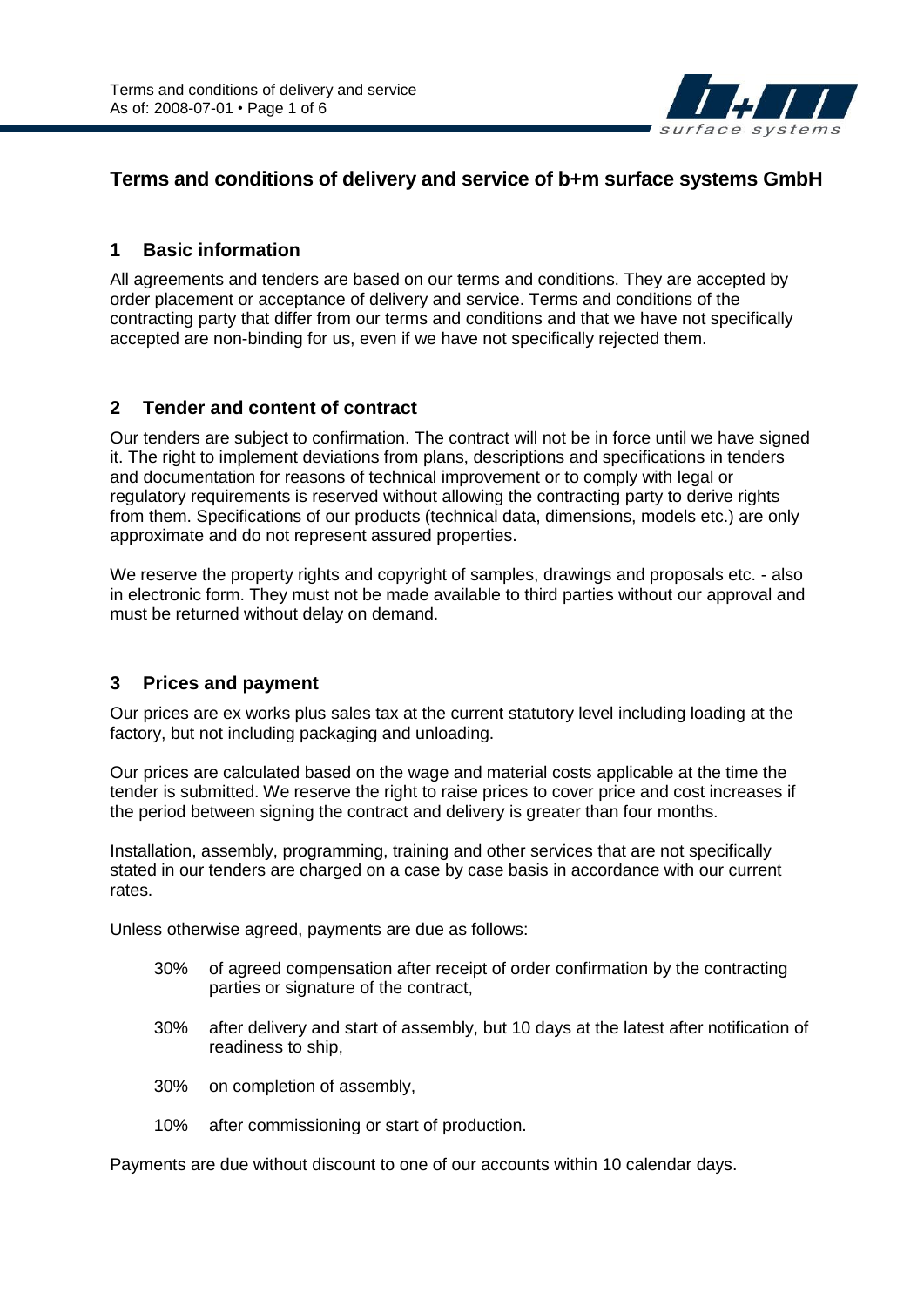

The contracting party may offset uncontested or legally specified counterclaims only with the reason and the amount. If the contracting party is more than two weeks late with a payment or if the party's capacity for payment or creditworthiness is in doubt, all open invoices for all deliveries made are due in cash immediately, regardless of any differing conditions in the order confirmations.

## **4 Shipping, transfer of risk**

Selection of the shipping method and the means of transport is our responsibility unless otherwise agreed. We will select a suitable standard means of transport. Delivery will be at the risk of the contracting party, unless otherwise agreed. If shipping is delayed by fault of the contracting party, the risk will be transferred to the contracting party on the day of notification of readiness to ship. We will insure the goods at the request and expense of the contracting party.

The contracting party will inspect the goods in accordance with Section 377 Part l HGB [Commercial Code] on delivery, or no later than five business days for shipping damage and for deviations from the specifications in the confirmation of order or the waybills, and notify us of any damage or deviations immediately in writing.

When shipping by rail or road transport, the shipping company must be informed of damage without delay and a survey of the damage must be conducted. Delayed notification of transport damage will not be liable for compensation, cancellation or withholding of payment by the purchaser.

## **5 Delivery deadlines**

Agreements on binding delivery deadlines or assembly periods must be in writing. For us to provide timely services, this requires that the contracting party complies with all obligations, such as the provision of regulatory approvals or making agreed payments.

All delivery schedules start on the day when the order confirmation was sent. They are deemed to be complied with if the object of the contract has left our factory by the end of the delivery deadline or if we have notified the customer that the goods are ready to ship.

Release orders must be completed within four months of the date of confirmation of the order unless otherwise specified.

If it is impossible to comply with the delivery deadline in whole or in part because of force majeure, strike, shortage of raw materials or other circumstances that are not our responsibility, the delivery deadline will be extended appropriately.

Delivery is considered to be delayed only if we have not delivered in accordance with the contract after expiration of a period of at least four weeks specified by the contracting party for reasons that are our responsibility. In case of delay we will pay compensation as specified by the regulations in Section 8 of these terms. There is no right of cancellation to the extent permitted by law.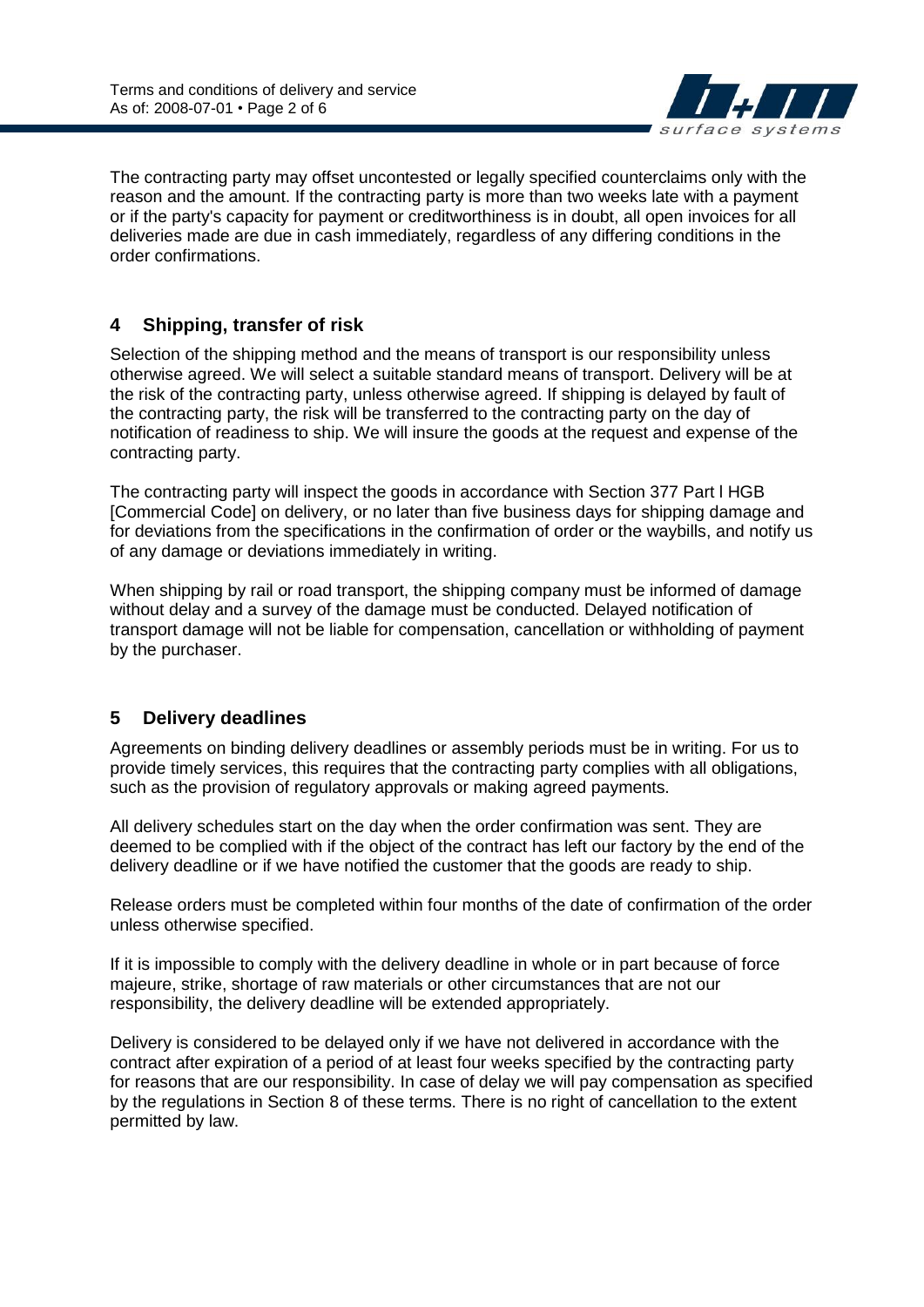

#### **6 Retention of title**

The object of the contract will be delivered subject to retention of title with the following supplements:

The goods will remain in our ownership until all our invoices have been paid in full including future invoices from contracts made simultaneously or subsequently. This will also apply if single or all invoices have been included in one single invoice and the balance has been calculated and accepted.

We retain the right to inspect goods that remain in our ownership at any time at the place where they happen to be. If we implement our right of claim for return, the contracting party will permit us irrevocably to reclaim goods that remain in our ownership, even if they have been modified or processed.

In the case of conduct of the contracting party contrary to the contract, particularly in case of delay in payment, we retain the right to reclaim the objects of the contract. Reclamation of the objects of the contract does not imply cancellation of the contract, unless we have specifically stated so in writing.

The contracting party agrees to treat the objects of the contract with care. The contracting party is specifically required to insure the objects of the contract against fire, flooding and theft at the new value. If maintenance and inspection are required, the contracting party must conduct this at their own expense.

The contracting party is entitled to resell the purchased goods in the normal course of business; however, all invoices due from the resale to be paid by the subsequent purchaser must be assigned to us in full.

If the object of the contract is resold by the contracting party after processing or combination with items that do not belong to us, all invoices due from the resale will be assigned to us to the value of our item along with all ancillary rights and precedence over all others. We will accept the assignment. The contracting party is authorised to enforce payment even after assignment. Our right to enforce payment ourselves is not affected; however, we agree not to enforce payment so long as the contracting party continues to make payments and complies with other obligations as specified, does not fall into arrears and in particular does not commence an application for opening insolvency or bankruptcy proceedings or ceases to make payments. We may require the contracting party to inform us of the assigned invoices and their debtors, to provide all information required for enforcement of payments, to provide all associated documentation and to inform the debtors of the assignment.

Any work or processing of our objects of delivery will be done for us by the contracting party without requiring us to incur any obligations. In the case of processing, compounding, mixing or combination of our items with items that do not belong to us, we retain the proportion of ownership in the new item to the ratio of the value of our item to the remaining processed items at the time of processing, compounding, mixing or combination.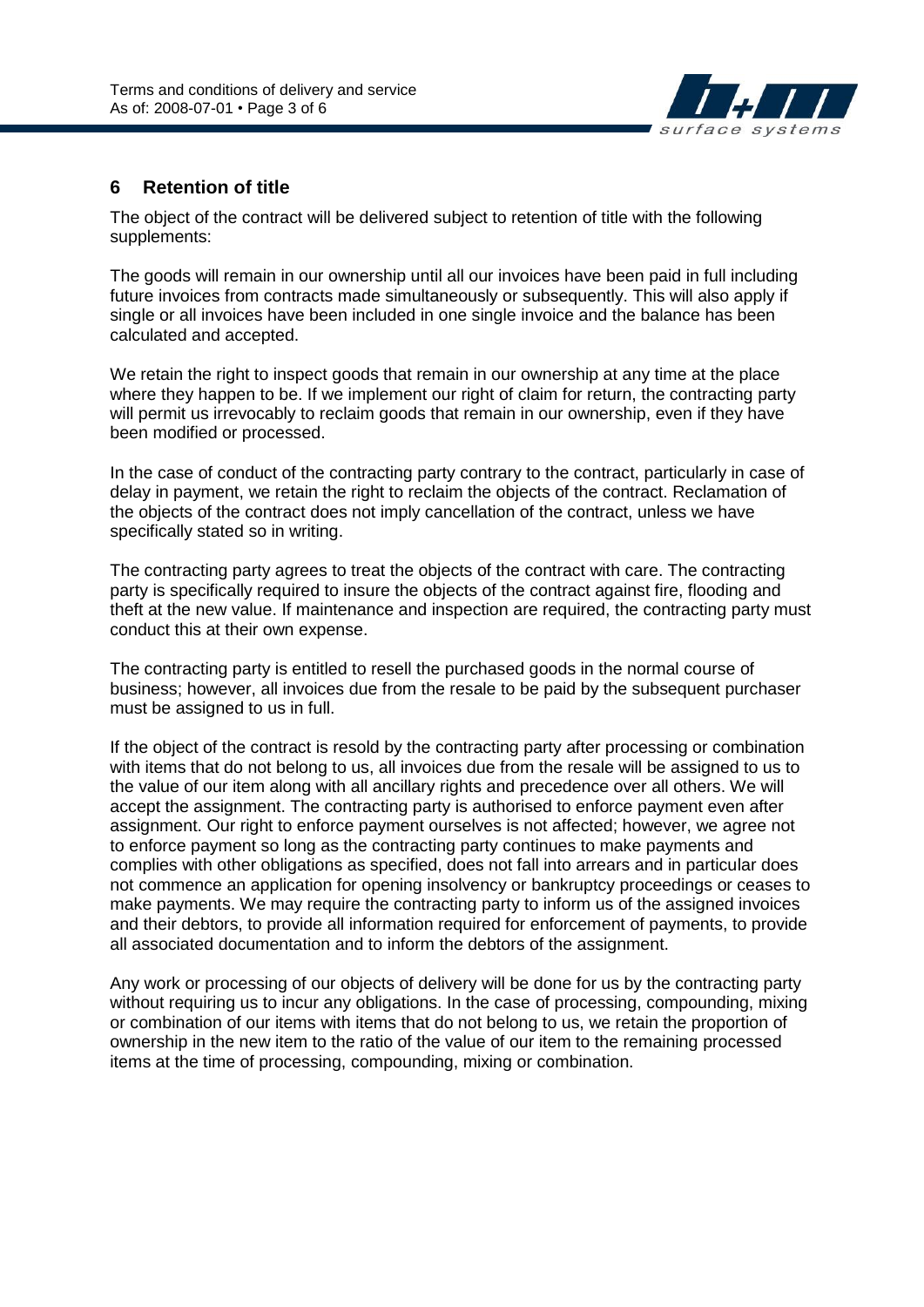

The contracting party is not entitled to assign claims that have been assigned to us by third parties; assignment to factoring companies requires our approval, which we will not withhold without good reason.

As long as the retention of title is in force, the contracting party may not mortgage the item or use it as security. In the case of mortgages or other interventions by third parties, the contracting party must inform us immediately in writing and include a copy of the mortgage record.

If the value of existing securities of the invoice that must be secured exceeds 20%, we agree to release it to that extent on demand of the contracting party.

## **7 Warranty**

Warranty claims by the contracting party require compliance with the contracting party's required obligation of inspection and notification (see Section 4) as specified. Obvious faults must be notified without delay - within 10 business days of delivery at the latest - with specification and description of the notified fault, otherwise the goods will be deemed to be accepted.

We accept no liability if the objects of the contract are improperly stored, installed, operated or used by the contracting party or third parties, and in case of natural wear, absence of confirmation of proper maintenance or non-compliance with the maintenance intervals specified in the documentation, the use of unsuitable operating material, or in case of damage caused by repairs or other work by third parties that have not been specifically approved by us.

If the fault is accepted by us, the contracting party has the right of compensation. According to our choice, we will correct the problem or replace the item. The contracting party will have the right to reduce payment or cancel the contract only if replacement or repair after notification of the fault has failed twice. However, the right of cancellation of the contract requires that the object of the contract deviates from the agreed delivery and performance data to the extent that the contracting party cannot be expected to retain the object of the contract for business reasons. The contracting party will have no claim for damages apart from cancellation of the contract.

If correction of the problem involves unacceptably high costs, we retain the right to refuse correction.

The contracting party will have no further claims for faults in the item or legal defects, unless we have acted improperly or given guarantees.

The warranty period is one year from acceptance of the object of the contract without faults, but no longer than 15 months after delivery of the last part of the system if the contracting party has good reason for delay in the acceptance.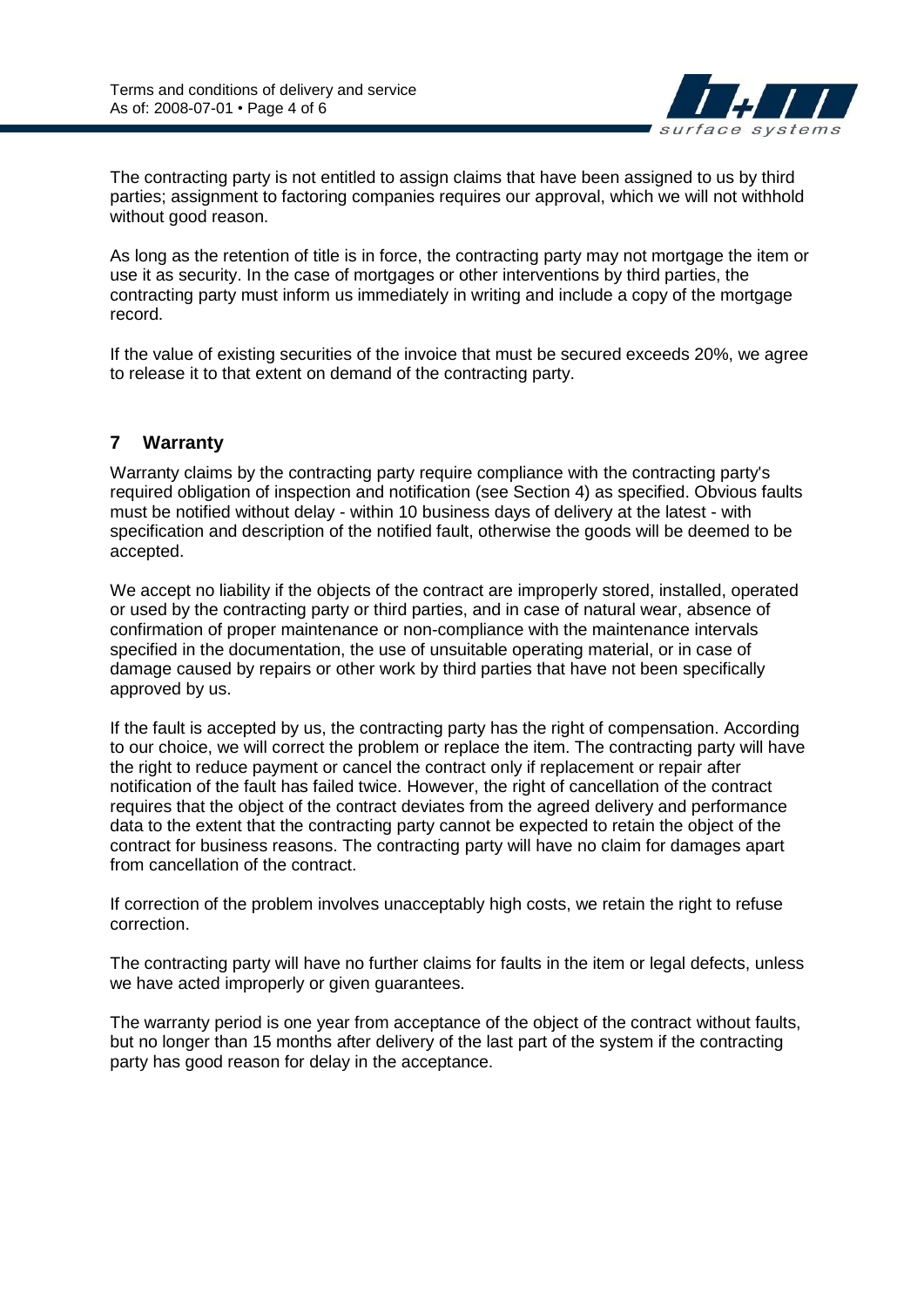

### **8 Liability**

Our liability, regardless of the legal reason, is restricted to intent and gross negligence. This restriction is not applicable to personal injury or damage resulting from a fault in the properties that we have guaranteed.

We accept no liability for indirect damages or consequential damages (e.g. cost incurred by production downtime, loss of profit, costs for interruptions in business operations) to the extent permitted by law.

#### **9 Acceptance**

If we provide factory services with assembly and commissioning at the installation site, the contracting party will be notified in writing of completion of the delivery, and an acceptance date in the next 10 business days will be offered. The result of the acceptance will be recorded on one of two pages of a signed form.

If the contracting party does not accept the goods or does not respond to the acceptance date, our delivery will be deemed to have been accepted without faults after the 10th business day after notification of completion. If we only provide planning or project management services, our deliveries will be deemed accepted 10 business days after receipt of the plans and project documentation by the customer, unless the customer notified us of defects within this period.

The contracting party is only entitled to refuse acceptance if the fault makes it impossible to use the delivery in the accustomed manner and/or the manner as provided in the contract and/or makes it valueless or significantly reduces its value.

Usage of the object of delivery for production purposes by the contracting party is deemed as acceptance.

#### **10 Software usage**

If the scope of delivery includes software, the contracting party will have the right to use the supplied software including documentation for the object of the contract.

We retain the right to allow other contracting parties to use the software.

Usage of the software by other users than the contracting party or those persons named as authorised to use it in the order confirmation is prohibited.

The contracting party agrees not to remove or change manufacturer's information, specifically copyright notifications, without specific approval in writing.

All rights to the software and the documentation including copies are retained by us or the software supplier.